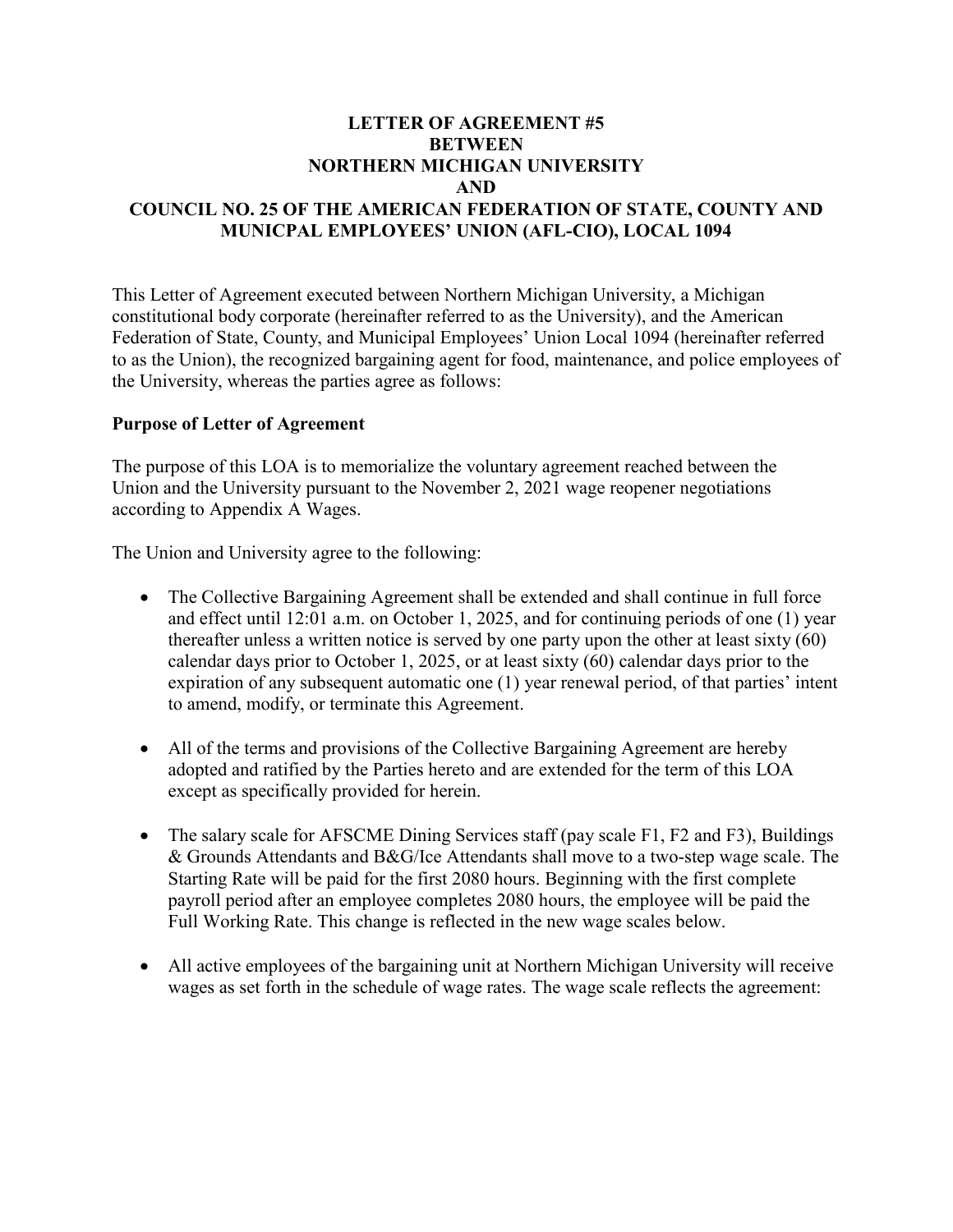|                |                                       | Starting $(0 - 2080)$ | <b>Working (2080+)</b> |
|----------------|---------------------------------------|-----------------------|------------------------|
| F1             | <b>FSWI</b>                           | 15.17                 | 15.93                  |
| F2             | FSW II-Retail, FSW II-Barista         |                       |                        |
|                | Specialist, Production Cook (formerly | 16.66                 | 17.50                  |
|                | FSW II-Residential)                   |                       |                        |
| F <sub>3</sub> | Lead Cook (formerly FSW III)          | 17.01                 | 17.85                  |
|                | <b>B&amp;G</b> Attendant              | 16.73                 | 17.56                  |
| $\overline{2}$ | B&G/Ice Attendant                     | 18.19                 | 19.15                  |
| $\overline{3}$ | Mechanic I, Mechanic I/Landscaping    | 20.09                 | 21.10                  |
|                | Specialist, FMA, Special projects     |                       |                        |
| 3.5            | <b>HMT</b>                            | 21.03                 | 22.09                  |
| $\overline{4}$ | HEO/Landscaping Specialist, PMT       | 21.78                 | 22.88                  |
| 5              | Trades Specialist I (Carpenter)       | 22.93                 | 24.10                  |
| 6              | Trades Specialist II (Plumber,        |                       |                        |
|                | Pipefitter, HVAC, Locksmith),         | 23.88                 | 25.13                  |
|                | Mechanic II, Steam Plant Operator     |                       |                        |
| $\overline{7}$ | Senior Electrician                    | 25.80                 | 27.08                  |
| P <sub>1</sub> | Security Police Officer               | 22.12                 | 23.19                  |
| P1.5           | <b>Security Police Specialist</b>     | 23.14                 | 24.27                  |
| P <sub>2</sub> | Police Officer                        | 25.25                 | 26.44                  |
| P <sub>3</sub> | Police Specialist                     | 26.44                 | 27.71                  |

# **October 1, 2021 – September 30, 2022 (2% increase)**

# **October 1, 2022 – September 30, 2023 (one-time 2% payment / no salary schedule change)**

|                |                                    | Starting $(0 - 2080)$ | <b>Working (2080+)</b> |
|----------------|------------------------------------|-----------------------|------------------------|
|                |                                    |                       |                        |
| F1             | <b>FSW I</b>                       | 15.17                 | 15.93                  |
| F <sub>2</sub> | FSW II-Retail, FSW II-Barista      | 16.66                 | 17.50                  |
|                | Specialist, Production Cook        |                       |                        |
| F <sub>3</sub> | Lead Cook                          | 17.01                 | 17.85                  |
|                | <b>B&amp;G</b> Attendant           | 16.73                 | 17.56                  |
| $\overline{2}$ | B&G/Ice Attendant                  | 18.19                 | 19.15                  |
| 3              | Mechanic I, Mechanic I/Landscaping | 20.09                 | 21.10                  |
|                | Specialist, FMA, Special projects  |                       |                        |
| 3.5            | <b>HMT</b>                         | 21.03                 | 22.09                  |
| $\overline{4}$ | HEO/Landscaping Specialist, PMT    | 21.78                 | 22.88                  |
| 5              | Trades Specialist I (Carpenter)    | 22.93                 | 24.10                  |
| 6              | Trades Specialist II (Plumber,     |                       |                        |
|                | Pipefitter, HVAC, Locksmith),      | 23.88                 | 25.13                  |
|                | Mechanic II, Steam Plant Operator  |                       |                        |
|                | Senior Electrician                 | 25.80                 | 27.08                  |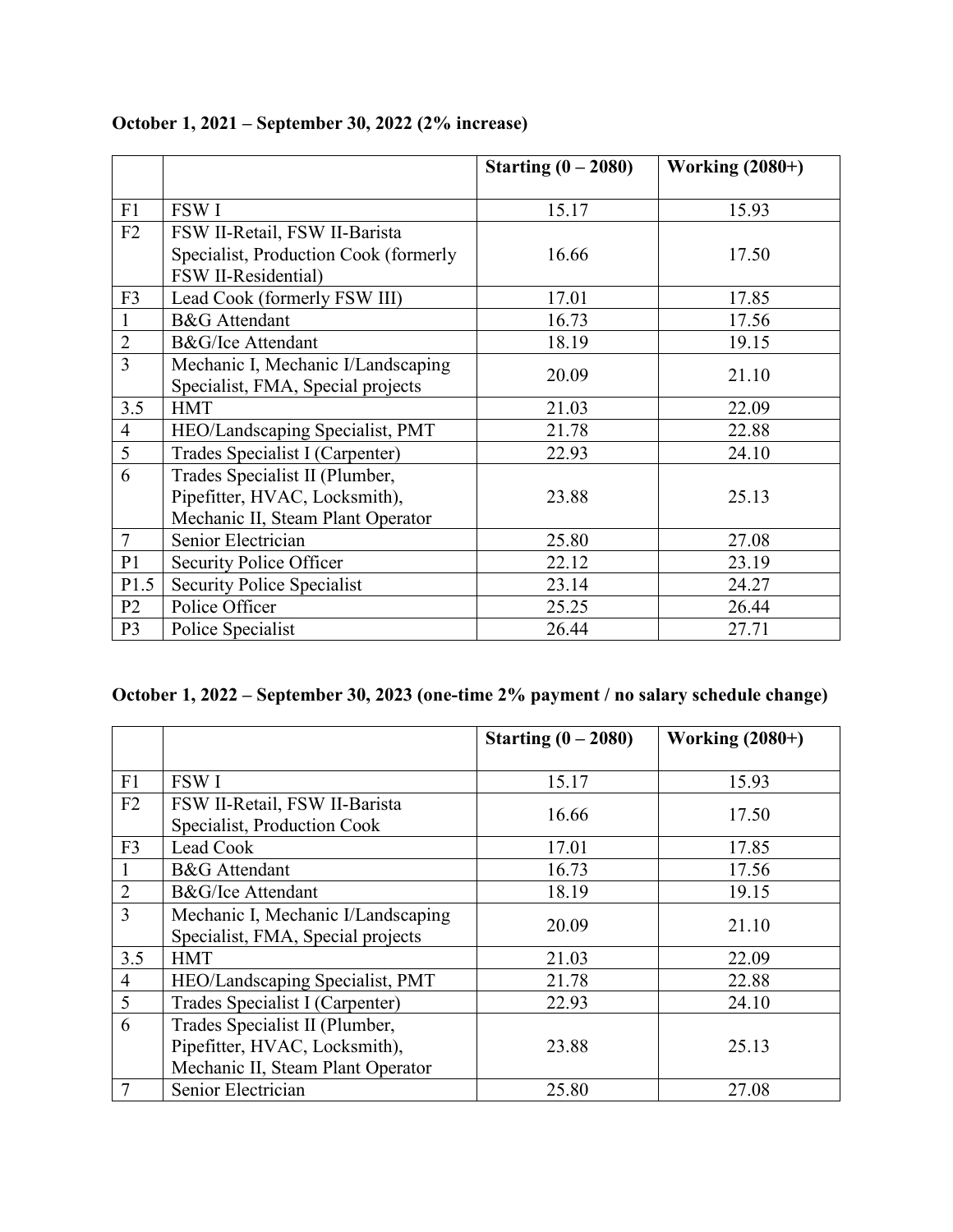| P <sub>1</sub> | Security Police Officer           | າາ 11 | 23.19 |
|----------------|-----------------------------------|-------|-------|
| P1.5           | <b>Security Police Specialist</b> | 23.14 | 24.27 |
| P <sub>2</sub> | Police Officer                    | 25.25 | 26.44 |
| P <sub>3</sub> | Police Specialist                 | 26.44 | 27.71 |

# **October 1, 2023 – September 30, 2024 (2% increase)**

|                |                                                                                                      | Starting $(0 - 2080)$ | Working $(2080+)$ |
|----------------|------------------------------------------------------------------------------------------------------|-----------------------|-------------------|
| F1             | <b>FSW I</b>                                                                                         | 15.48                 | 16.25             |
| F2             | FSW II-Retail, FSW II-Barista<br>Specialist, Production Cook                                         | 17.00                 | 17.85             |
| F <sub>3</sub> | Lead Cook                                                                                            | 17.36                 | 18.21             |
|                | <b>B&amp;G</b> Attendant                                                                             | 17.07                 | 17.92             |
| $\overline{2}$ | <b>B&amp;G/Ice Attendant</b>                                                                         | 18.56                 | 19.54             |
| $\overline{3}$ | Mechanic I, Mechanic I/Landscaping<br>Specialist, FMA, Special projects                              | 20.50                 | 21.53             |
| 3.5            | <b>HMT</b>                                                                                           | 21.46                 | 22.54             |
| $\overline{4}$ | HEO/Landscaping Specialist, PMT                                                                      | 22.22                 | 23.34             |
| 5              | Trades Specialist I (Carpenter)                                                                      | 23.39                 | 24.59             |
| 6              | Trades Specialist II (Plumber,<br>Pipefitter, HVAC, Locksmith),<br>Mechanic II, Steam Plant Operator | 24.36                 | 25.64             |
| 7              | Senior Electrician                                                                                   | 26.32                 | 27.63             |
| P <sub>1</sub> | <b>Security Police Officer</b>                                                                       | 22.57                 | 23.66             |
| P1.5           | <b>Security Police Specialist</b>                                                                    | 23.61                 | 24.76             |
| P <sub>2</sub> | Police Officer                                                                                       | 25.76                 | 26.97             |
| P <sub>3</sub> | Police Specialist                                                                                    | 26.97                 | 28.27             |

# **October 1, 2024 – September 30, 2025 (2% increase)**

|                |                                    | Starting $(0 - 2080)$ | <b>Working (2080+)</b> |
|----------------|------------------------------------|-----------------------|------------------------|
| F1             | <b>FSW I</b>                       | 15.79                 | 16.58                  |
| F2             | FSW II-Retail, FSW II-Barista      | 17.34                 | 18.21                  |
|                | Specialist, Production Cook        |                       |                        |
| F <sub>3</sub> | Lead Cook                          | 17.71                 | 18.58                  |
|                | <b>B&amp;G</b> Attendant           | 17.42                 | 18.28                  |
| $\overline{2}$ | B&G/Ice Attendant                  | 18.94                 | 19.94                  |
| 3              | Mechanic I, Mechanic I/Landscaping | 20.91                 | 21.97                  |
|                | Specialist, FMA, Special projects  |                       |                        |
| 3.5            | <b>HMT</b>                         | 21.89                 | 23.00                  |
| $\overline{4}$ | HEO/Landscaping Specialist, PMT    | 22.67                 | 23.81                  |
| 5              | Trades Specialist I (Carpenter)    | 23.86                 | 25.09                  |